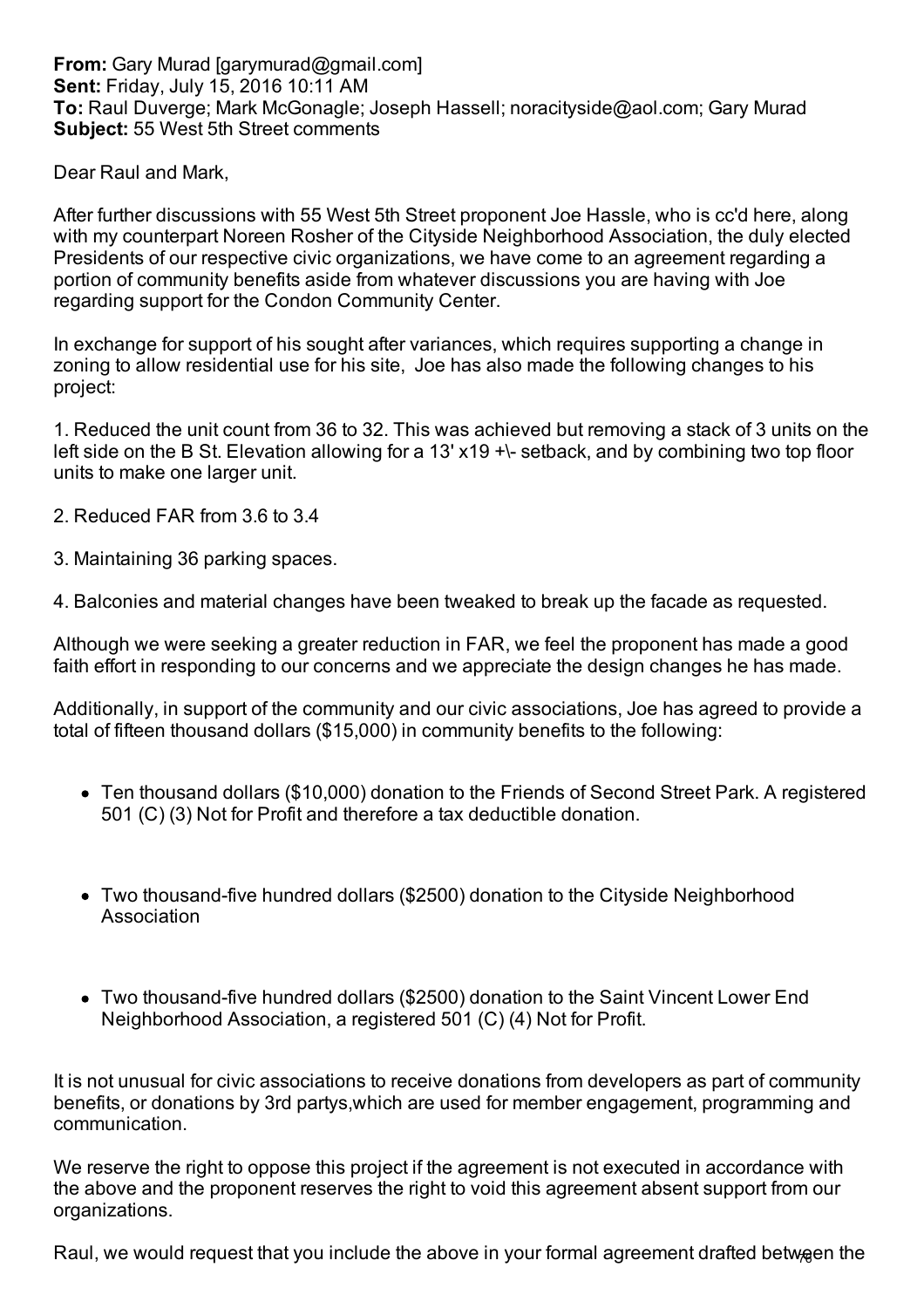BRA and the proponent.

Respectfully submitted by:

Gary Murad on behalf of the Saint Vincent Lower End Neighborhood Association Noreen Rosher on behalf of the Cityside Neighborhood Association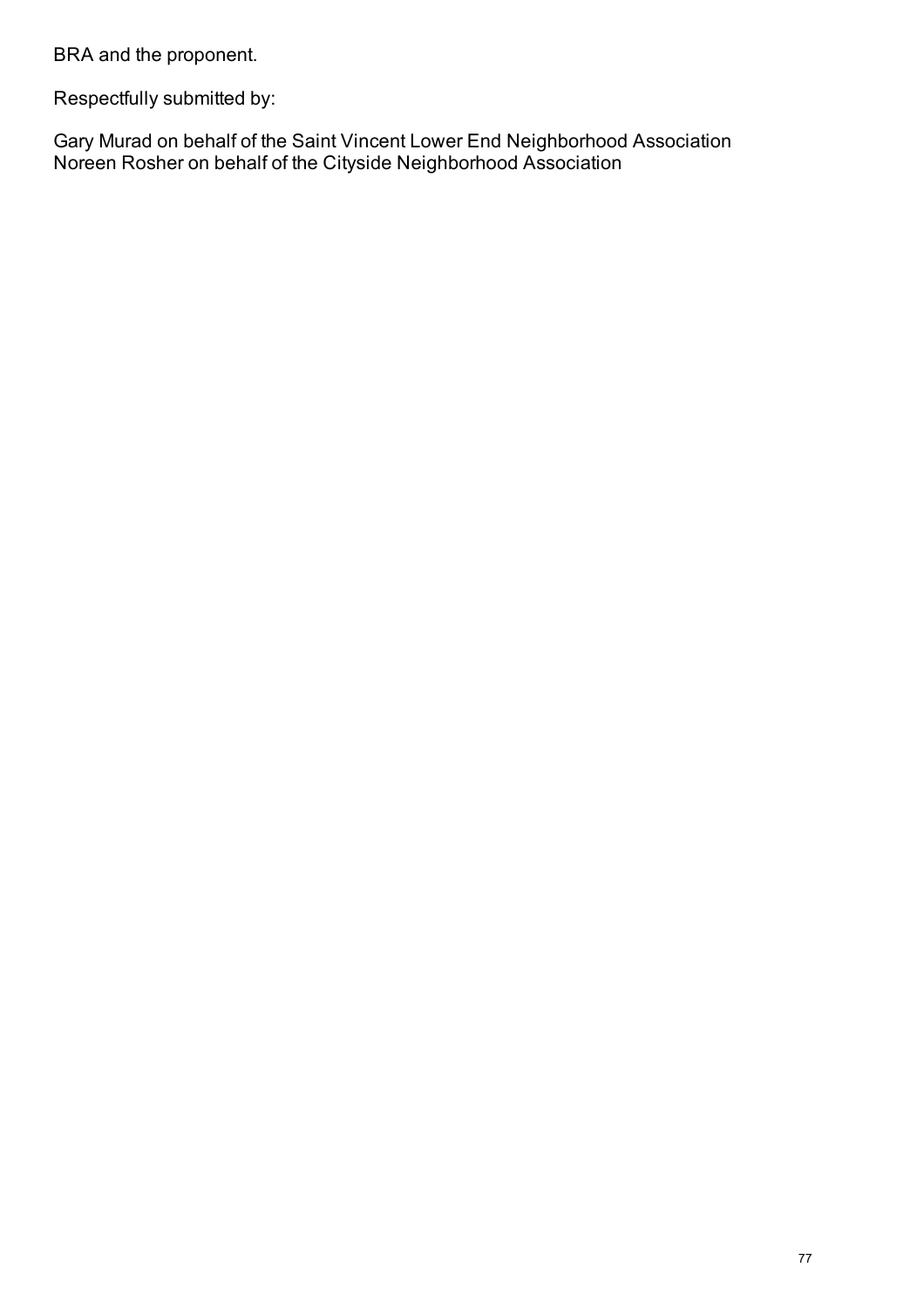**From:** Gary Murad [garymurad@gmail.com] **Sent:** Wednesday, July 13, 2016 12:17 PM **To:** Raul Duverge; Mark McGonagle; Joseph Hassell **Subject:** 55 West 5th street

Hello Raul and Mark.

Unfortunately I was unable to attend the meeting Monday night regarding 55 West 5th St. Myself , Brian Mahony, Noreen Rosher and Jack Keefe did have the opportunity to meet with proponent joe hassle, who I have cc'd here, last week to discuss the project and had continued dialogue with him right up to the meeting when he met with Brian.

Our position with Joe was that since they claim they are in the proposed Dot Ave corridor growth zone that they should be able to avail themselves to greater height and specifically density. We expressed our position that the dot ave proposal is just a draft but if they were indeed going to attempt to take advantage of that then they were have to abide by any community benefit triggers associated with "bonus" height and/or density. After further discussion, particularly with Brian Mahony just prior to the start of the meeting Monday, we agreed, in recognition of our support of a 50' bldg with an FAR of 3.4 consisting of the # of units and parking spaces provided in his most recent presentation to accept community support via a \$25,000 donation by the proponent to be divided up between support for the Friends of West Second Street Park and the Cityside and Saint Vincent Lower End Neighborhood Assn (15k, 5k, 5k respectively), as well as the commitment the proponent is making to the Condon Community Center in ongoing discussions with the BRA. This financial commitment by the proponent will assist in establishing the park and providing civic engagement opportunities on behalf of our neighborhood groups as well as supporting our local community center!

We would like the above incorporated into any agreement drafted between the BRA and the proponent and I will be sure to include it in my comment letter being drafted on behalf of Cityside and Saint Vinnys which I will submit tomorrow.

Thank you. Gary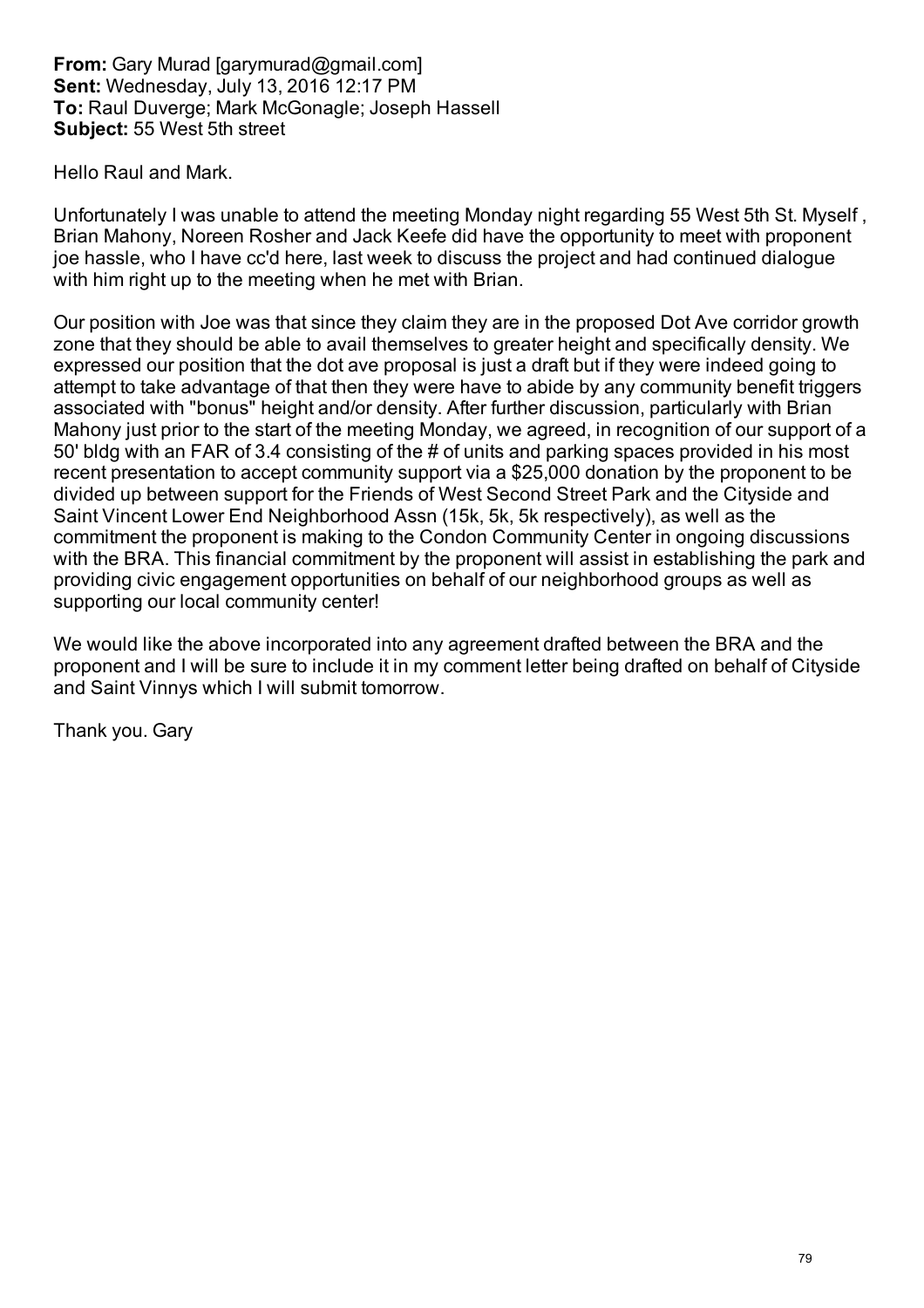**From:** Gary Murad [garymurad@gmail.com] **Sent:** Friday, July 15, 2016 11:12 AM **To:** Joe Hassell **CC:** Raul Duverge; Mark McGonagle; noracityside@aol.com **Subject:** Re: 55 West 5th Street comments

Thanks Joe.

On Fri, Jul 15, 2016 at 12:08 PM, Joe Hassell <br/>**bostonrealestatecapital@gmail.com>** wrote: Agreed, glad we could work it out and I look forward to a successful process moving forward. Have a great weekend all!

On Jul 15, 2016, at 11:10 AM, Gary Murad <garymurad@gmail.com> wrote:

Dear Raul and Mark,

After further discussions with 55 West 5th Street proponent Joe Hassle, who is cc'd here, along with my counterpart Noreen Rosher of the Cityside Neighborhood Association, the duly elected Presidents of our respective civic organizations, we have come to an agreement regarding a portion of community benefits aside from whatever discussions you are having with Joe regarding support for the Condon Community Center.

In exchange for support of his sought after variances, which requires supporting a change in zoning to allow residential use for his site, Joe has also made the following changes to his project:

1. Reduced the unit count from 36 to 32. This was achieved but removing a stack of 3 units on the left side on the B St. Elevation allowing for a 13' x19 +\- setback, and by combining two top floor units to make one larger unit.

2. Reduced FAR from 3.6 to 3.4

3. Maintaining 36 parking spaces.

4. Balconies and material changes have been tweaked to break up the facade as requested.

Although we were seeking a greater reduction in FAR, we feel the proponent has made a good faith effort in responding to our concerns and we appreciate the design changes he has made.

Additionally, in support of the community and our civic associations, Joe has agreed to provide a total of fifteen thousand dollars (\$15,000) in community benefits to the following:

- Ten thousand dollars (\$10,000) donation to the Friends of Second Street Park. A registered 501 (C) (3) Not for Profit and therefore a tax deductible donation.
- Two thousand-five hundred dollars (\$2500) donation to the Cityside Neighborhood Association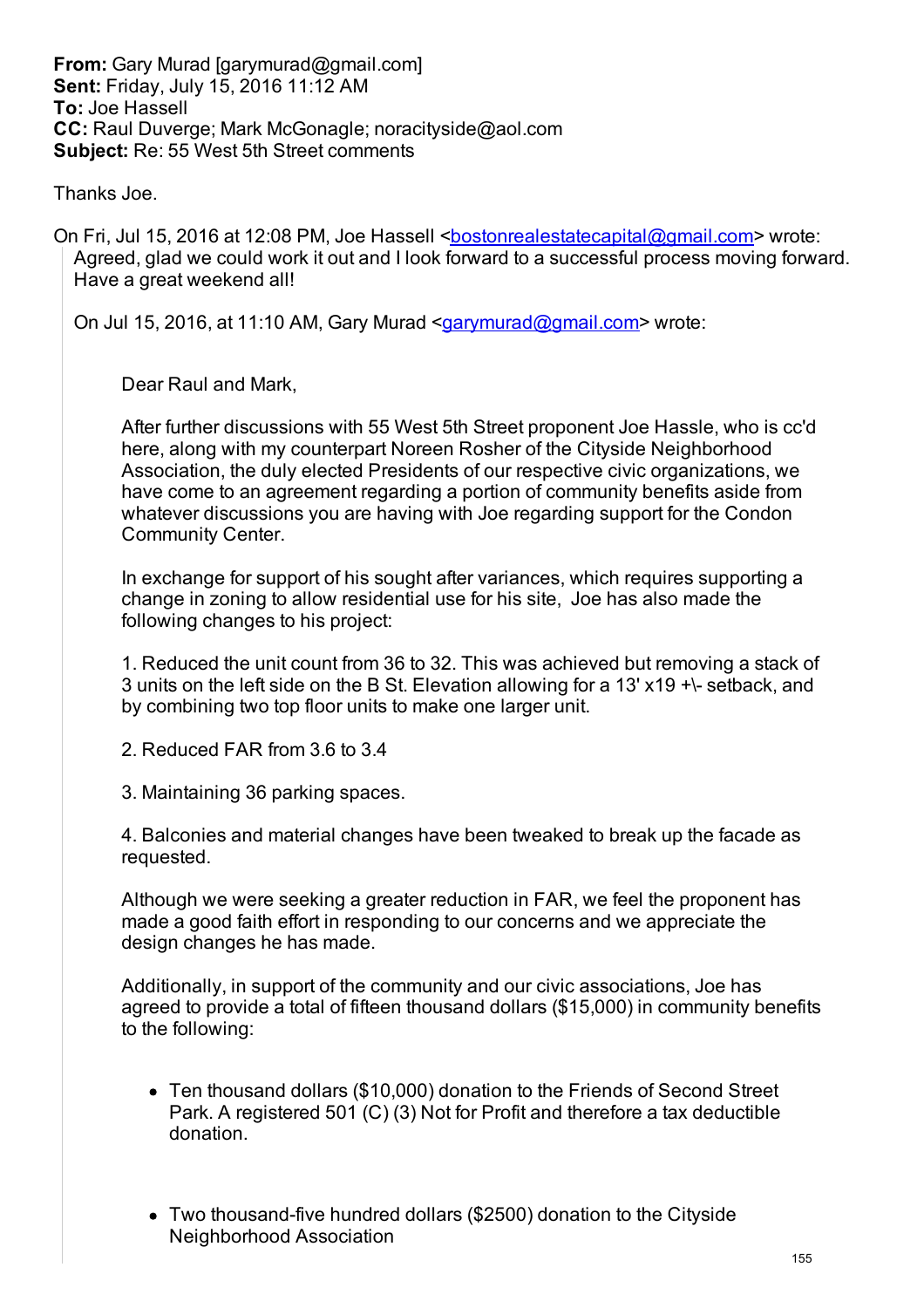**From:** Gary Murad [garymurad@gmail.com] **Sent:** Wednesday, July 13, 2016 4:55 PM **To:** Joe Hassell **CC:** Mark McGonagle; Raul Duverge **Subject:** Re: 55 West 5th street

Sorry Joe but i spome to Brian today. He briefed me and what i wrote was per my conversation with him. If this was not agreed to, then it was miscommunicated to me. And where you and i left it was 15k NOT 13k. So based on this email, it seems to me, with what appears to be some kind of fish tale, perhaps we should all meet in person later this week or early next week. As for my email, not inappropriate whatsoever based on what i was told by Brian so if you have an issue with what I wrote then your issue is with him. And i welcome hearing who has issues with our 501 c4 receiving money.

On Jul 13, 2016 1:57 PM, "Joe Hassell" <br/>bostonrealestatecapital@gmail.com> wrote:

This has not been agreed to and I have expressed that \$25,000 is too high several times. Gary please stop speaking for people without their express permission as it makes this process a lot more difficult than it already is. You were not at the meeting on Tuesday so maybe you're not aware of my conversation with Brian, I said we can work it out and come to an agreement closer to our previous emails where I offered \$13,000, all of those emails have all been forwarded to the appropriate parties for review, also just so you are aware several people have huge issues with the civic associations collecting money from developers and have expressed concern. To be clear whatever dollar amount we agree on will not change but you may need to rethink the direction in which it goes. If you'd like to have a further discussion with me regarding the amount please call me instead of sending out false emails, your behavior is simply inappropriate Gary. Raul and Mark we will both let you know when we have reached an agreement and of course at that time we will be happy to have it in our board memo.

> On Jul 13, 2016, at 1:17 PM, Gary Murad <garymurad@gmail.com> wrote: >

> Hello Raul and Mark.

 $\rightarrow$ 

> Unfortunately I was unable to attend the meeting Monday night regarding 55 West 5th St. Myself , Brian Mahony, Noreen Rosher and Jack Keefe did have the opportunity to meet with proponent joe hassle, who I have cc'd here, last week to discuss the project and had continued dialogue with him right up to the meeting when he met with Brian. >

> Our position with Joe was that since they claim they are in the proposed Dot Ave corridor growth zone that they should be able to avail themselves to greater height and specifically density. We expressed our position that the dot ave proposal is just a draft but if they were indeed going to attempt to take advantage of that then they were have to abide by any community benefit triggers associated with "bonus" height and/or density. After further discussion, particularly with Brian Mahony just prior to the start of the meeting Monday, we agreed, in recognition of our support of a 50' bldg with an FAR of 3.4 consisting of the # of units and parking spaces provided in his most recent presentation to accept community support via a \$25,000 donation by the proponent to be divided up between support for the Friends of West Second Street Park and the Cityside and Saint Vincent Lower End Neighborhood Assn (15k, 5k, 5k respectively), as well as the commitment the proponent is making to the Condon Community Center in ongoing discussions with the BRA. This financial commitment by the proponent will assist in establishing the park and providing civic engagement opportunities on behalf of our neighborhood groups as well as supporting our local community center! >

> We would like the above incorporated into any agreement drafted between the BRA and the proponent and I will be sure to include it in my comment letter being drafted on behalf of Cityside and Saint Vinnys which I will submit tomorrow.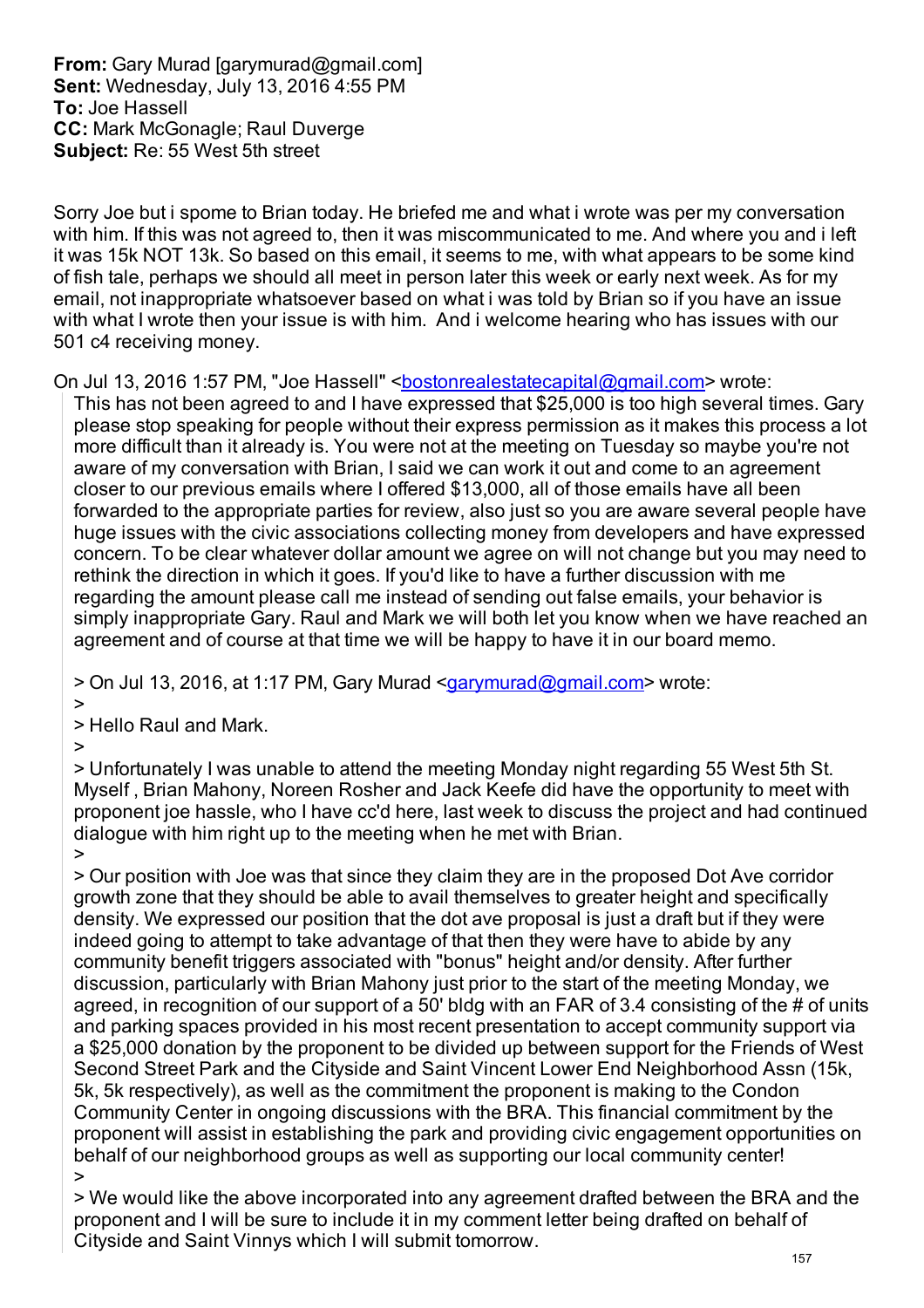>  $\vert$  > Thank you. Gary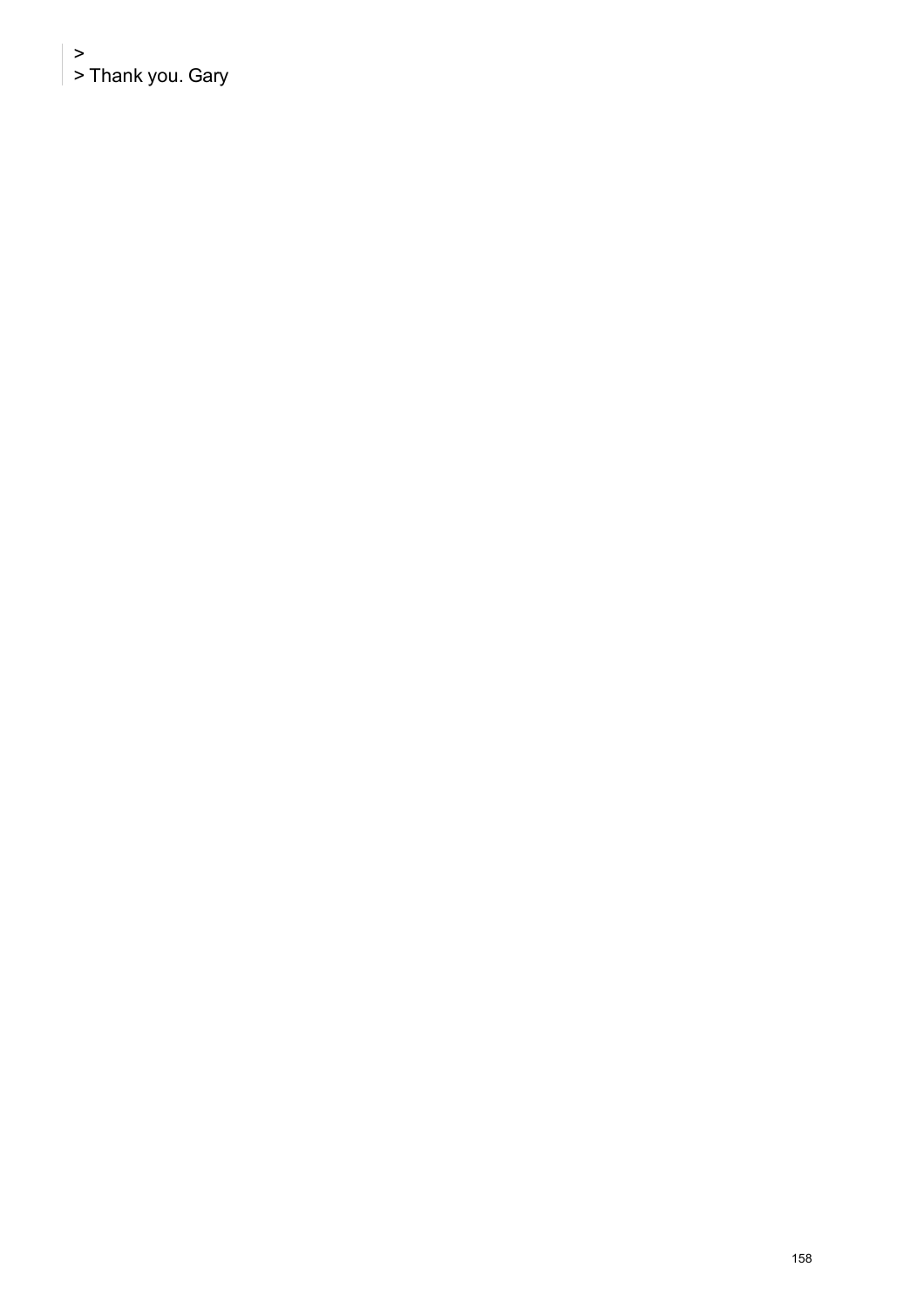**From:** Gary Murad [garymurad@gmail.com] **Sent:** Wednesday, July 13, 2016 5:05 PM **To:** Joe Hassell **CC:** Mark McGonagle; Raul Duverge **Subject:** Re: 55 West 5th street

But again, that came directly from Brian so I can't say it was misinformed but rather the two of you concluded your conversation with 2 very different perceptions of where you left it. I look forward to speaking with you tomorrow.

On Jul 13, 2016 5:59 PM, "Joe Hassell" <br />
<u>bostonrealestatecapital@gmail.com</u>> wrote: The point is your email was misinformed and premature, we don't need to meet a phone call will do fine at this point. I am sure we can straighten this out and come to an agreement and then share it with the city officials together. I await your call

On Wed, Jul 13, 2016 at 5:54 PM, Gary Murad <garymurad@gmail.com> wrote:

Sorry Joe but i spome to Brian today. He briefed me and what i wrote was per my conversation with him. If this was not agreed to, then it was miscommunicated to me. And where you and i left it was 15k NOT 13k. So based on this email, it seems to me, with what appears to be some kind of fish tale, perhaps we should all meet in person later this week or early next week. As for my email, not inappropriate whatsoever based on what i was told by Brian so if you have an issue with what I wrote then your issue is with him. And i welcome hearing who has issues with our 501 c4 receiving money.

On Jul 13, 2016 1:57 PM, "Joe Hassell" <br />bostonrealestatecapital@gmail.com> wrote: This has not been agreed to and I have expressed that \$25,000 is too high several times. Gary please stop speaking for people without their express permission as it makes this process a lot more difficult than it already is. You were not at the meeting on Tuesday so maybe you're not aware of my conversation with Brian, I said we can work it out and come to an agreement closer to our previous emails where I offered \$13,000, all of those emails have all been forwarded to the appropriate parties for review, also just so you are aware several people have huge issues with the civic associations collecting money from developers and have expressed concern. To be clear whatever dollar amount we agree on will not change but you may need to rethink the direction in which it goes. If you'd like to have a further discussion with me regarding the amount please call me instead of sending out false emails, your behavior is simply inappropriate Gary. Raul and Mark we will both let you know when we have reached an agreement and of course at that time we will be happy to have it in our board memo.

> On Jul 13, 2016, at 1:17 PM, Gary Murad <garymurad@gmail.com> wrote: >

> Hello Raul and Mark.

 $\overline{\phantom{a}}$ 

> Unfortunately I was unable to attend the meeting Monday night regarding 55 West 5th St. Myself , Brian Mahony, Noreen Rosher and Jack Keefe did have the opportunity to meet with proponent joe hassle, who I have cc'd here, last week to discuss the project and had continued dialogue with him right up to the meeting when he met with Brian. >

> Our position with Joe was that since they claim they are in the proposed Dot Ave corridor growth zone that they should be able to avail themselves to greater height and specifically density. We expressed our position that the dot ave proposal is just a draft but if they were indeed going to attempt to take advantage of that then they were have to abide by any community benefit triggers associated with "bonus" height and/or density. After further discussion, particularly with Brian Mahony just prior to the start of the meeting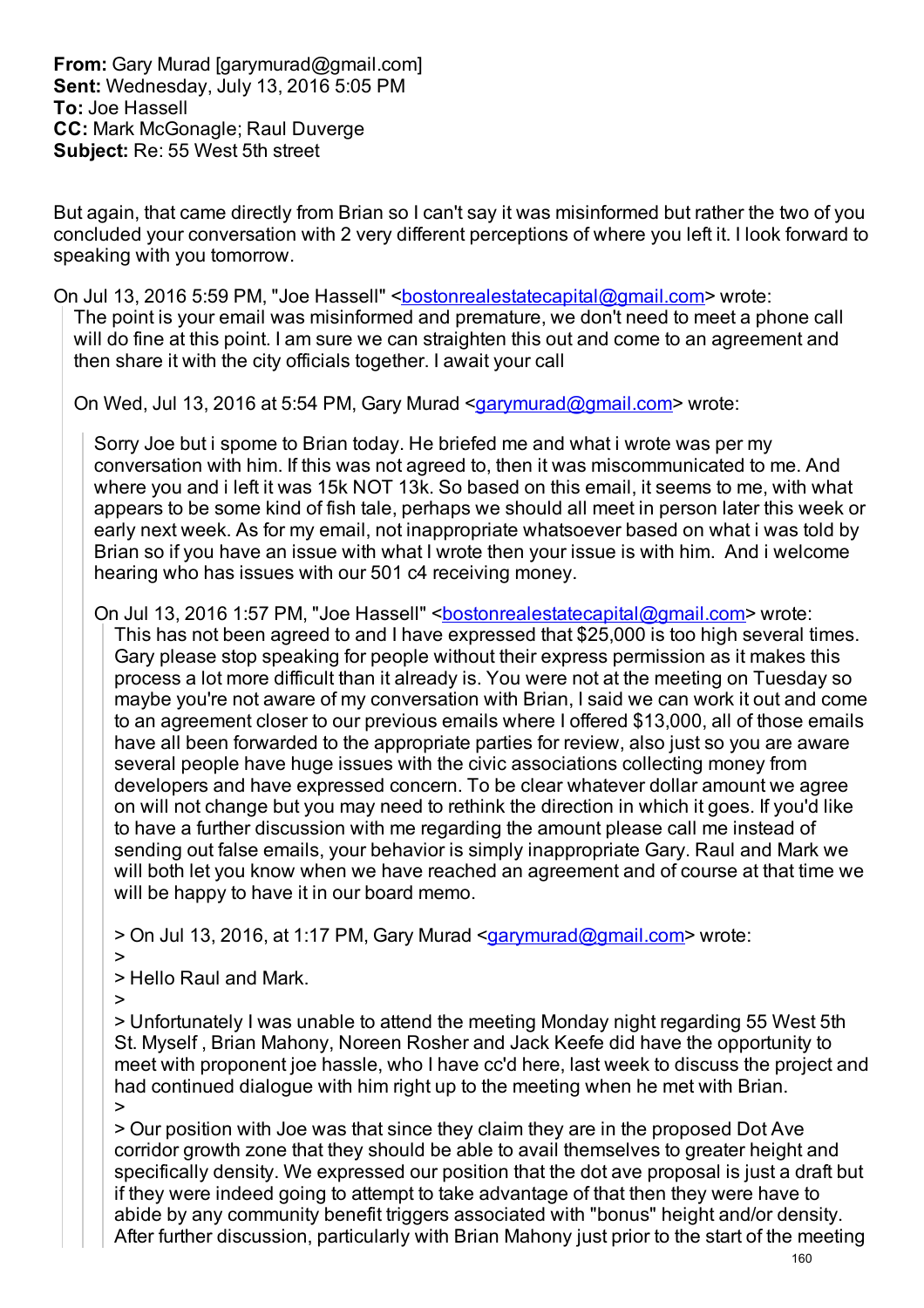Monday, we agreed, in recognition of our support of a 50' bldg with an FAR of 3.4 consisting of the # of units and parking spaces provided in his most recent presentation to accept community support via a \$25,000 donation by the proponent to be divided up between support for the Friends of West Second Street Park and the Cityside and Saint Vincent Lower End Neighborhood Assn (15k, 5k, 5k respectively), as well as the commitment the proponent is making to the Condon Community Center in ongoing discussions with the BRA. This financial commitment by the proponent will assist in establishing the park and providing civic engagement opportunities on behalf of our neighborhood groups as well as supporting our local community center! >

> We would like the above incorporated into any agreement drafted between the BRA and the proponent and I will be sure to include it in my comment letter being drafted on behalf of Cityside and Saint Vinnys which I will submit tomorrow.

>

> Thank you. Gary

-- Joe Hassell Managing Partner Boston Real Estate Capital

Ten Post Office Square 8th Floor Boston MA 02109 Direct line | 781-727-7678 Fax | 617-209-7626 Email | BostonRealEstateCapital@gmail

CONFIDENTIALITY NOTE: This email contains information from the real estate firm of Boston Real Estate Capital that is confidential and/or legally privileged. This information is intended only for the use of the individual or entity named on this email. If you are not the intended recipient or if you have received this communication in error, please immediately notify us by telephone at (781) 727-7678 and destroy the original communication. Thank you.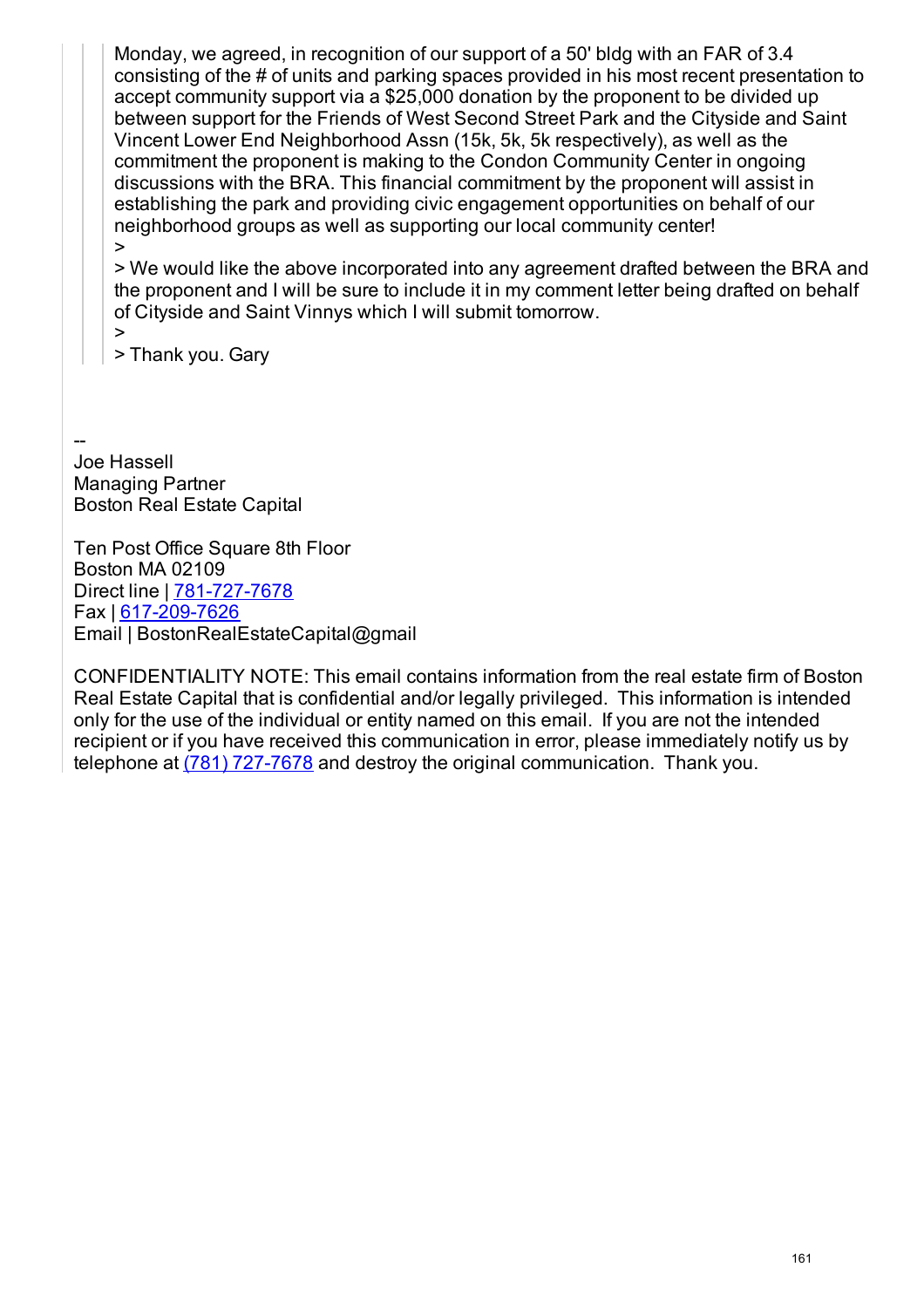**From:** Gary Murad [garymurad@gmail.com] **Sent:** Wednesday, July 13, 2016 5:03 PM **To:** Joe Hassell **CC:** Mark McGonagle; Raul Duverge **Subject:** Re: 55 West 5th street

Perhaps i should have called you first to verify but based on my conversation with Brian this morning, he made it sound like you had come to a meeting of the minds. Based on your email, apparently that was NOT the case. I will call you tomorrow morning to discuss.

On Jul 13, 2016 5:59 PM, "Joe Hassell" <br />
<u>bostonrealestatecapital@gmail.com</u>> wrote: The point is your email was misinformed and premature, we don't need to meet a phone call

will do fine at this point. I am sure we can straighten this out and come to an agreement and then share it with the city officials together. I await your call

On Wed, Jul 13, 2016 at 5:54 PM, Gary Murad <garymurad@gmail.com> wrote:

Sorry Joe but i spome to Brian today. He briefed me and what i wrote was per my conversation with him. If this was not agreed to, then it was miscommunicated to me. And where you and i left it was 15k NOT 13k. So based on this email, it seems to me, with what appears to be some kind of fish tale, perhaps we should all meet in person later this week or early next week. As for my email, not inappropriate whatsoever based on what i was told by Brian so if you have an issue with what I wrote then your issue is with him. And i welcome hearing who has issues with our 501 c4 receiving money.

On Jul 13, 2016 1:57 PM, "Joe Hassell" <br />bostonrealestatecapital@gmail.com> wrote: This has not been agreed to and I have expressed that \$25,000 is too high several times. Gary please stop speaking for people without their express permission as it makes this process a lot more difficult than it already is. You were not at the meeting on Tuesday so maybe you're not aware of my conversation with Brian, I said we can work it out and come to an agreement closer to our previous emails where I offered \$13,000, all of those emails have all been forwarded to the appropriate parties for review, also just so you are aware several people have huge issues with the civic associations collecting money from developers and have expressed concern. To be clear whatever dollar amount we agree on will not change but you may need to rethink the direction in which it goes. If you'd like to have a further discussion with me regarding the amount please call me instead of sending out false emails, your behavior is simply inappropriate Gary. Raul and Mark we will both let you know when we have reached an agreement and of course at that time we will be happy to have it in our board memo.

> On Jul 13, 2016, at 1:17 PM, Gary Murad <garymurad@gmail.com> wrote: >

> Hello Raul and Mark.

 $\overline{\phantom{a}}$ 

> Unfortunately I was unable to attend the meeting Monday night regarding 55 West 5th St. Myself , Brian Mahony, Noreen Rosher and Jack Keefe did have the opportunity to meet with proponent joe hassle, who I have cc'd here, last week to discuss the project and had continued dialogue with him right up to the meeting when he met with Brian. >

> Our position with Joe was that since they claim they are in the proposed Dot Ave corridor growth zone that they should be able to avail themselves to greater height and specifically density. We expressed our position that the dot ave proposal is just a draft but if they were indeed going to attempt to take advantage of that then they were have to abide by any community benefit triggers associated with "bonus" height and/or density. After further discussion, particularly with Brian Mahony just prior to the start of the meeting